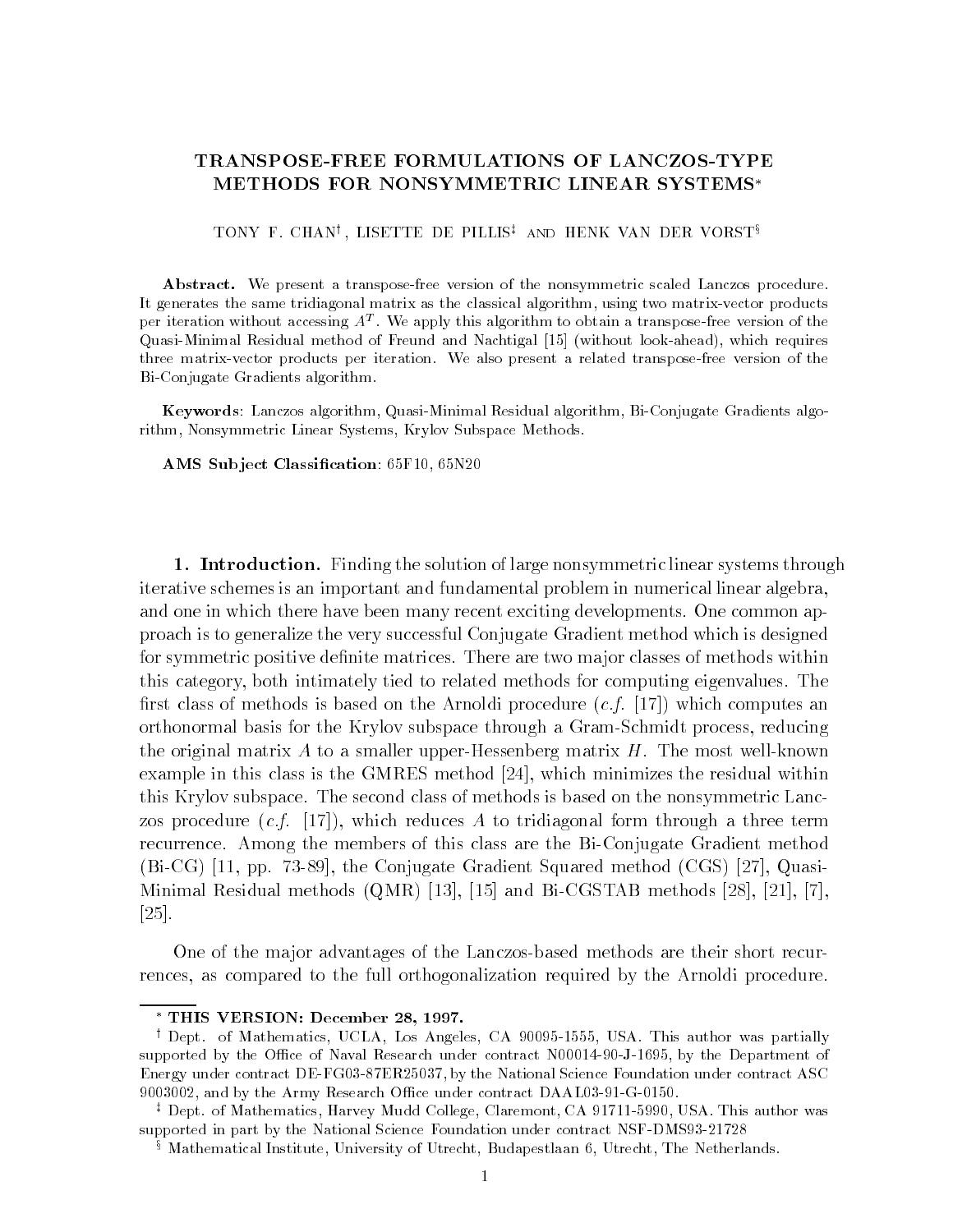The short recurrences are more efficient with respect to both computational work and storage. However, there are several potential disadvantages to the Lanczos-based methods. First, none of the methods in this class minimizes the residual in any fixed norm. The result of Faber and Manteuffel [10] precludes this. Second, the Lanczos process can "break down" before the iterates have converged. Third, both A and  $A<sup>T</sup>$  are needed for  $max$  vector products whereas the Arnoldi procedure does not require  $A^{\pm}$ .

The first two potential problems do show up in practice for the Bi-CG and CGS methods in the form of irregular convergence behavior, along with the associated problems of round-off errors. These problems are partly overcome by the QMR,  $Bi-CGSTAB$ and Generalized CGS[12] methods (the latter two can still break down.) For example, the QMR method solves a reduced system in a generalized least squares sense, and avoids the "break down" via a look-ahead strategy. Additionally, round-off problems are discussed in [18] and an approach to overcoming these is addressed in [26].

The purpose of our paper is to address the third disadvantage, namely the need to access  $A^*$ . There are at least three reasons for developing  $\tau$  transpose-free  $\tau$  methods:

- 1. Given a storage format for A, it may be difficult to perform  $A^T v$  efficiently, since storing  $A<sup>T</sup>$  explicitly would require extra storage space.
- 2. Transpose-free methods can be applied directly to nonlinear problems through the use of directional differencing techniques  $[6, 8, 29]$  in a Newton-type iteration. The essential idea is that matrix-vector products of the form  $J(x)v$ , where  $J(x)$  is the Jacobian of a function  $f(x)$ , can be approximated by

$$
J(x)v \approx \frac{(f(x+\epsilon v)-f(x))}{\epsilon},
$$

where  $\epsilon$  is a small parameter. It is not known how to come up with a similar trick for approximating  $J^-(x)v$ .

3. In some applications, neither A nor  $A<sup>T</sup>$  are known explicitly, and matrix-vector products  $Av$  are computed by some complicated procedure. It may not be easy or convenient to modify such a procedure to compute  $A^T v$ . An example of this can be seen in the solution of integral equations where  $Av$  is computed by fast algorithms such as the "fast multipole algorithm"  $[19]$ .

In this paper, we consider a "squared Lanczos" procedure, which generates the tridiagonal matrix of the standard nonsymmetric Lanczos procedure without accessing AT . Such a procedure can then be used in conjunction with known algorithms for using the Lanczos tridiagonal factorization to solve linear systems. In particular, we will derive transpose-free implementations of both the QMR and the Bi-CG methods, which we will call TFiQMR and TFiBiCG. For related work on Krylov subspace methods for nonsymmetric systems, see [9].

The main idea of the "squared Lanczos" procedure is to borrow from the technique used by Sonneveld in deriving the CGS method [27]. In the standard Lanczos procedure, two sets of vectors, say vi and wi, are generated by two three-term recurrences.  $T$ y protocy, the wights for an are not used  $\mu$  in many Lancach methods for solving  $\alpha$  and  $\alpha$ systems. For instance, in CGS the main idea is that the coefficients in the recurrence for vi (which form the tridiagonal factor) can be generated without referring to the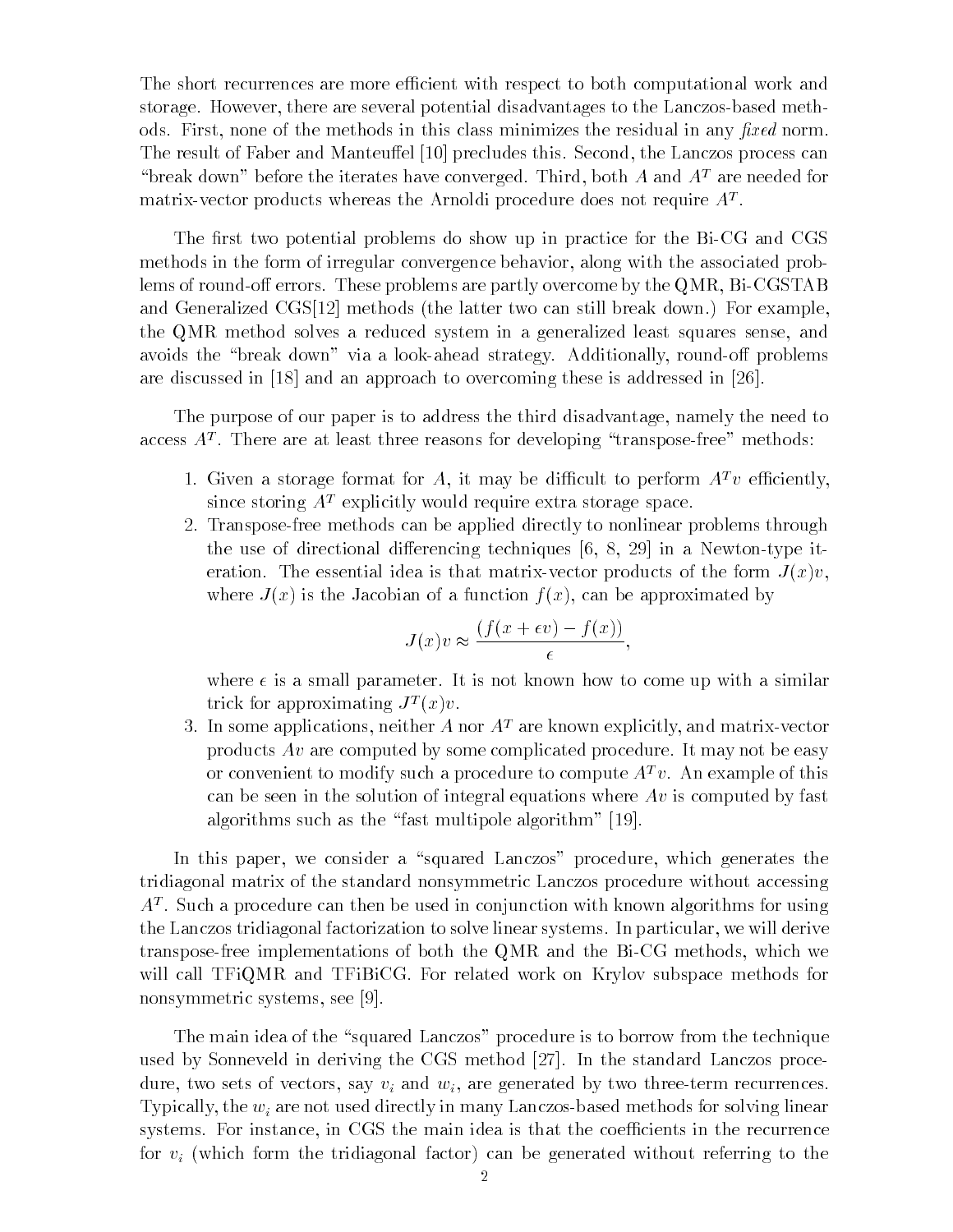wi, provided we can generate the iterates ui corresponding to the squares of the Krylov  $\alpha$ polynomial for  $v_i$ . It is relatively straightforward to derive a short recurrence for the  $u_i$ 's using two matrix-vector products with A per step. However, if one also wants the original vectors  $v_i$ , which are needed for some methods including Bi-CG and QMR, it appears that either another matrix-vector product is needed per step, or we could choose to combine a factor of the squared polynomial from earlier constructed matrix-vector products. In this second case, we would have to save all the previous iteration results of Lanczos-squared. This second method would then be of little advantage over GMRES. Thus we focus on the first method mentioned, involving one extra matrix-vector product. We note that Gutknecht[20] has derived squared Bi-Conjugate Gradient methods (BiOResS) that are somewhat similar to our squared Lanczos procedure.

Our algorithms for TFiBiCG and TFiQMR require three operations with A per iteration step. However, they may be useful not only for studying the behavior of QMR and  $\rm\,D1$  -CG when  $\rm\,A^{+}$  is not readily available, they may also be used to build hybrid combinations of QMR or Bi-CG with CGS or Bi-CGSTAB methods. In that case the three operations with A would be natural and acceptable. For more about hybrid methods, see the work of Brezinski and Redivo-Zaglia[1].

For the sake of brevity, in this short note we have not dealt explicitly with many of the interesting questions which one may ask about these transpose-free methods. First, we have not considered the possible break-down of the Lanczos procedure, although the squaring procedure should extend to look-ahead implementations [14, 5, 4, 2]. Second, although the transpose-free methods are mathematically equivalent to the original methods, we have not fully addressed the effect of round-off errors. Some preliminary numerical experiments will be presented in section 5. Thirdly, we have not explored the possibility of deriving a transpose-free version of the QMR method from other \product" methods (e.g. Bi-CGSTAB [28]) which may have better round-off properties than the squared Lanczos method presented here. Finally, we have not pursued the possibility of a QMR-squared method, which in principle is made possible by the squared Lanczos procedure. Freund and Szeto [16] derived exactly such a method based on the Bi-Conjugate Gradients algorithm. Freund [13] has also proposed a transpose-free method, TFQMR, which is essentially CGS in combination with the quasi-minimal residual method approach of QMR, and which is different from the method we put forth in this paper.

All norms in this paper are the Euclidean norm.

2. The Squared Nonsymmetric Lanczos Procedure. We now derive a transposefree version of the classical Lanczos algorithm. We start by squaring an unscaled version of the standard Lanczos algorithm, because the derivation is much simpler in this case. We will then derive a scaled version.

2.1. The Unscaled Version. In the classical nonsymmetric Lanczos iteration, see [22] and [22] and [22] and [22] and wi, i and wi, i and wi, i and wi, i and wi, i and wi, i and wi, so that at a iteration n, when setting

$$
V_n = [v_0, v_1, v_2, ..., v_i, ..., v_n]
$$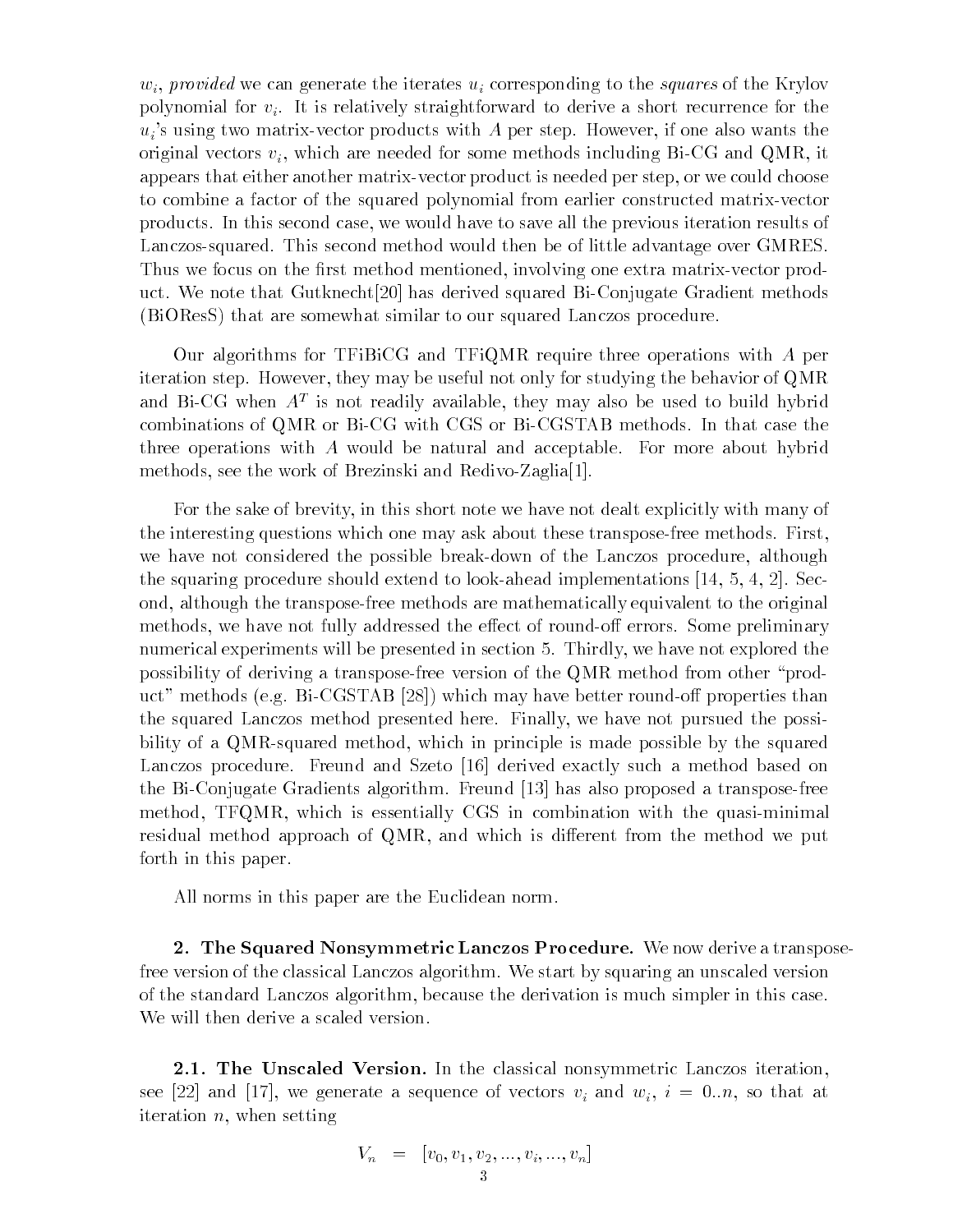$$
W_n = [w_0, w_1, w_2, ..., w_i, ..., w_n],
$$

we have

$$
(1) \t\t W_n^T V_n = D_n
$$

(2) 
$$
AV_n = V_n T_n + v_{n+1} (e_{n+1}^{(n+1)})^T
$$

(3) 
$$
A^T W_n = W_n T_n + w_{n+1} (e_{n+1}^{(n+1)})^T
$$

where

$$
T_n = \begin{bmatrix} \alpha_0 & \beta_1 & & & \\ 1 & \alpha_1 & \beta_2 & & \\ & \ddots & \ddots & \ddots & \\ & & 1 & \alpha_{n-1} & \beta_n \\ & & & 1 & \alpha_n \end{bmatrix},
$$

 $D_n$  is an  $(n + 1) \times (n + 1)$  diagonal matrix and  $e_i^{y}$  d  $i$  denotes the  $j^{\text{th}}$  column of the  $i \times i$ identity matrix. The following are three three terms for measure relationships for via  $\eta$  and  $\eta$  $w_i$ :

$$
(4) \t v_{i+1} = Av_i - \alpha_i v_i - \beta_i v_{i-1}
$$

(5) 
$$
w_{i+1} = A^T w_i - \alpha_i w_i - \beta_i w_{i-1},
$$

where

$$
\alpha_i = (w_i, Av_i)/(w_i, v_i)
$$

(7) 
$$
\beta_i = (w_i, v_i)/(w_{i-1}, v_{i-1})
$$

and  $(\cdot, \cdot)$  represents the Euclidean inner product operator.

Let us now consider these recurrence relations in terms of polynomials. It is well known (see [27]) that vi may be represented as an i-th degree polynomial in A multiplied in  $\alpha$ with the initial vector  $v_0$ . Similarly, we may represent  $w_i$  with the same polynomial in  $A^{\perp}$ , multiplied with  $w_0$ . Thus we write

$$
v_i = \Phi_i(A)v_0
$$
  

$$
w_i = \Phi_i(A^T)w_0
$$

where is a polynomial of degree is a polynomial of degree in the recurrence relation for indicate relation for i now be written by substituting  $\Phi_i(A)v_0$  into the recurrence relation for  $v_i$ :

(8) 
$$
\Phi_i(A) = (A - \alpha_{i-1}I)\Phi_{i-1}(A) - \beta_{i-1}\Phi_{i-2}(A).
$$

Examining the term  $(w_i, v_i)$  in equations (6) and (7), we find that by making the appropriate substitutions with polynomial representations, we may write

$$
(w_i, v_i) = (\Phi_i(A^T)w_0, \Phi_i(A)v_0) = (w_0, \Phi_i^2(A)v_0).
$$

We see that there is no longer the need to access  $A<sup>T</sup>$  when calculating the coefficients  $\alpha_i$  and  $\beta_i$ , as long as we know how to generate the polynomials  $\Psi_i(A)$ .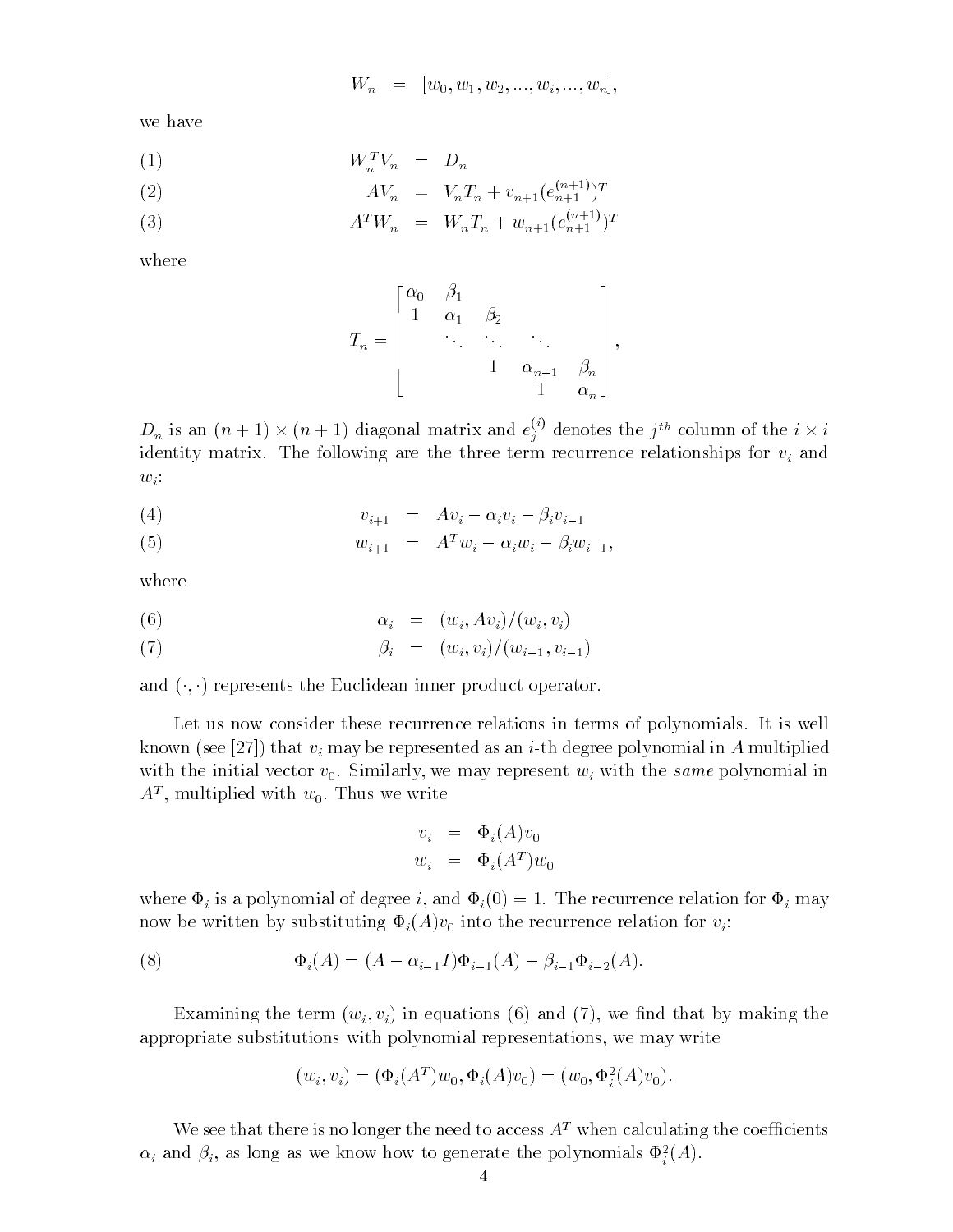Following an argument similar to that outlined in [27], we find  $\Psi_i^{\tau}(A)$  as follows:

$$
\begin{split} \Phi_i^2(A) &= \left( (A - \alpha_{i-1}I)\Phi_{i-1}(A) - \beta_{i-1}\Phi_{i-2}(A) \right)^2 \\ &= \left[ (A - \alpha_{i-1}I)\Phi_{i-1}(A) \right]^2 - 2\beta_{i-1} \left[ (A - \alpha_{i-1}I)\Phi_{i-1}(A) \right] \Phi_{i-2}(A) + \beta_{i-1}^2 \Phi_{i-2}^2(A) \\ &= \left. (A - \alpha_{i-1}I)(\left[ (A - \alpha_{i-1}I)\Phi_{i-1}^2(A) \right] - 2\beta_{i-1}\Phi_{i-1}(A)\Phi_{i-2}(A) \right) + \beta_{i-1}^2 \Phi_{i-2}^2(A). \end{split}
$$

It is clear in this recurrence for  $\Psi_i^{\dagger}$  and we will also need a recurrence for the iterm  $\Phi_{i-1}(A)\Phi_{i-2}(A)$ . We multiply equation (8) by  $\Phi_{i-1}(A)$  and find:

$$
\begin{array}{rcl}\n\Phi_i(A)\Phi_{i-1}(A) & = & \left( (A - \alpha_{i-1}I)\Phi_{i-1}(A) - \beta_{i-1}\Phi_{i-2}(A)\right)\Phi_{i-1}(A) \\
& = & \left( A - \alpha_{i-1}I\right)\Phi_{i-1}^2(A) - \beta_{i-1}\Phi_{i-1}(A)\Phi_{i-2}(A).\n\end{array}
$$

If we set  $i_{i-1}(A) = (A - a_{i-1}I) \Psi_{i-1}(A)$ , the complete recurrence relation for  $\Psi_i(A)$ becomes

$$
\begin{array}{rcl}\n\Upsilon_{i-1}(A) & = & (A - \alpha_{i-1}I)\Phi_{i-1}^2(A) \\
& \Phi_i^2(A) & = & (A - \alpha_{i-1}I)(\Upsilon_{i-1}(A) - 2\beta_{i-1}\Phi_{i-1}(A)\Phi_{i-2}(A)) + \beta_{i-1}^2\Phi_{i-2}^2(A) \\
\Phi_i(A)\Phi_{i-1}(A) & = & \Upsilon_{i-1}(A) - \beta_{i-1}\Phi_{i-1}(A)\Phi_{i-2}(A).\n\end{array}
$$

Translating back from a polynomial formulation to a vector formulation, we set

$$
z_i = \Upsilon_i(A)v_0
$$
  
\n
$$
u_i = \Phi_i^2(A)v_0
$$
  
\n
$$
q_i = \Phi_i(A)\Phi_{i-1}(A)v_0
$$

which then allows us to write our vector recursion formulae:

$$
\alpha_{i-1} = \frac{(w_0, Au_{i-1})}{(w_0, u_{i-1})}
$$
\n
$$
\beta_{i-1} = \frac{(w_0, u_{i-1})}{(w_0, u_{i-2})}
$$
\n
$$
z_{i-1} = (A - \alpha_{i-1}I)u_{i-1}
$$
\n
$$
u_i = (A - \alpha_{i-1}I)(z_{i-1} - 2\beta_{i-1}q_{i-1}) + \beta_{i-1}^2 u_{i-2}
$$
\n
$$
q_i = z_{i-1} - \beta_{i-1}q_{i-1},
$$

with  $q_0 = 0$ ,  $u_{-1} = 0$ , and  $u_0 = v_0$ . This recurrence requires two matrix-vector multiplications, and does not involve AT .

Brezinski and Redivo Zaglia [3] recently proposed a more general framework for polynomial recursions in which our algorithm can be viewed as a special case (the algorithm TFresCGS in [3]).

We now have a Lanczos iteration that will generate a sequence of tridiagonal matrices  $\mathcal{M}$  whose eigenvalues can be used as approximations to those of A. See [17] for details.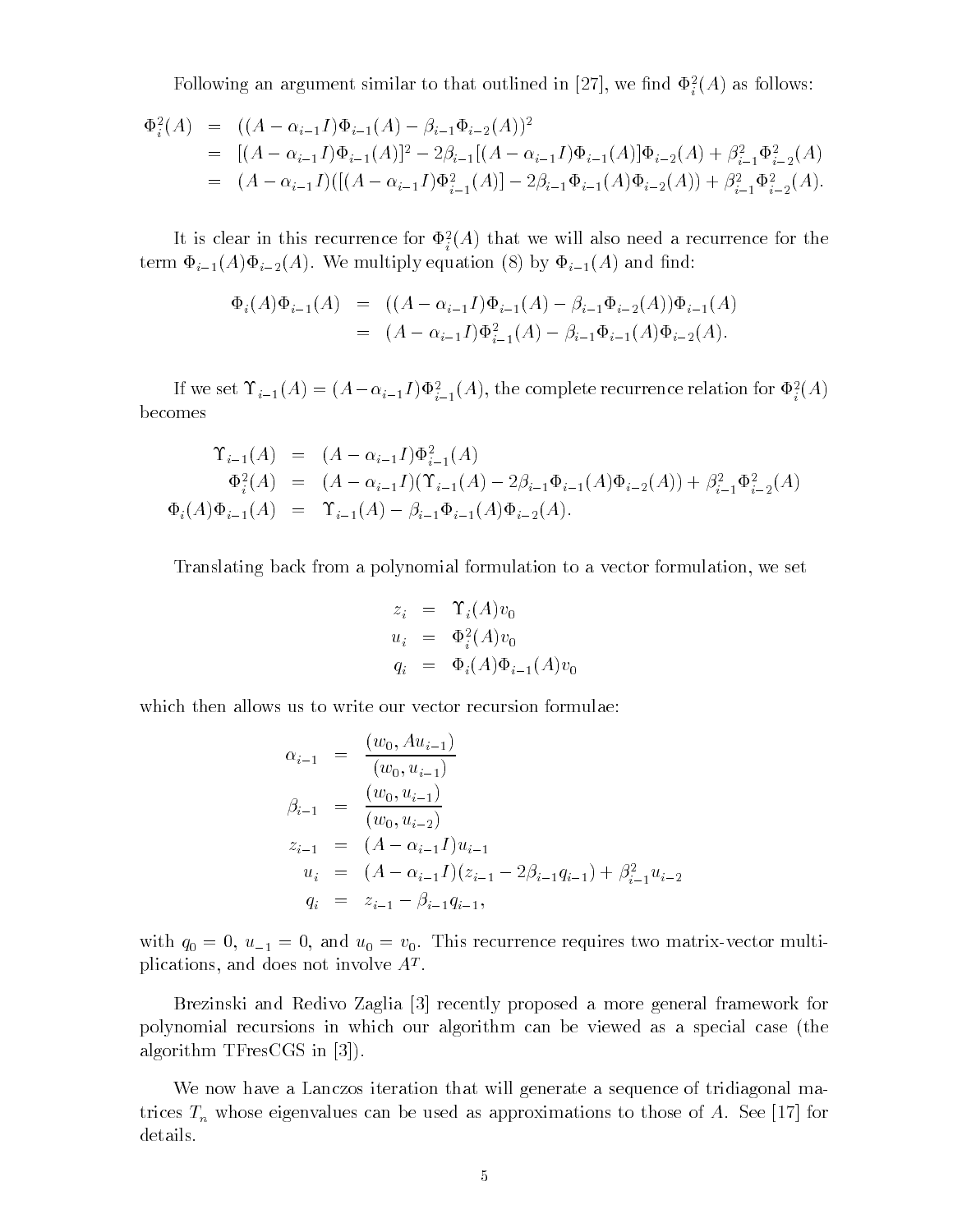**2.2. The Scaled Version.** The unscaled squared Lanczos algorithm above could potentially suffer from numerical overflow or underflow. To avoid this problem, we need to scale the vectors under and  $\alpha$  as they are being generated. However, we still need to the still need to the still need to the still need to the still need to the still need to the still need to the still need to the recover the influence  $\{f_i\}$  and  $\{f_i\}$  and  $\{f_i\}$  , and (7). In this section we derive a procedure for accomplishing this.

 $\mathbb{P}^1 \subset \mathbb{P}^1$  in the contract and  $\mathbb{P}^1$  and  $\mathbb{P}^1$  and  $\mathbb{P}^1$  and  $\mathbb{P}^1$  . Also that ku $\mathbb{P}^1$  is that ku $\mathbb{P}^1$ define  $f_i = \frac{v_{i+1}}{\delta_i}$ . By a direct algebraic substitution, we get:

$$
\alpha_{i-1} = \frac{(w_0, A\tilde{u}_{i-1})}{(w_0, \tilde{u}_{i-1})}
$$
  

$$
\beta_{i-1} = f_{i-1}^{-1} \frac{(w_0, \tilde{u}_{i-1})}{(w_0, \tilde{u}_{i-2})}
$$
  

$$
\tilde{u}_i = f_i[(A - \alpha_{i-1}I)(\tilde{z}_{i-1} - 2\beta_{i-1}\tilde{q}_{i-1}) + f_{i-1}\beta_{i-1}^2\tilde{u}_{i-2}]
$$
  

$$
\tilde{q}_i = f_i(\tilde{z}_{i-1} - \beta_{i-1}\tilde{q}_{i-1}).
$$

Since  $\|\tilde{u}_i\|=1$ , we see that

$$
f_i = ||(A - \alpha_{i-1}I)(\tilde{z}_{i-1} - 2\beta_{i-1}\tilde{q}_{i-1}) + f_{i-1}\beta_{i-1}^2\tilde{u}_{i-2}||^{-1}.
$$

Thus, we need to all the information we need to generate in the scale in the scale  $\omega$  and  $\omega$ quantities  $\tilde{u}_i, \tilde{z}_i, \tilde{q}_i$ .

3. Transpose-Free implementation of the QMR Method : TFiQMR. We now turn to the Quasi-minimal residual algorithm developed by Freund and Nachtigal [15]. We embed this in our squared Lanczos algorithm in order to solve the nonsymmetric linear system  $Ax = b$ .

First let us define  $V_n \equiv [v_0, ..., v_i, ..., v_n] - v_n D_n$ , where  $D_n = u_i a g(u_0, ..., u_i, ..., u_n)$ with distribution different terms of  $\mathbf{A}$  as  $\mathbf{A}$  as  $\mathbf{A}$  as  $\mathbf{A}$  as  $\mathbf{A}$  as  $\mathbf{A}$  as  $\mathbf{A}$  as  $\mathbf{A}$  as  $\mathbf{A}$  as  $\mathbf{A}$  as  $\mathbf{A}$  as  $\mathbf{A}$  as  $\mathbf{A}$  as  $\mathbf{A}$  as  $\mathbf{A}$  as  $\mathbf$ 

$$
A\tilde{V}_n = \tilde{V}_{n+1} H_e^{(n+1)},
$$

where

$$
H_e^{(n+1)} = \left[ \begin{array}{c} \tilde{T}_n \\ d_{n+1} \left( e_{n+2}^{(n+2)} \right) T \end{array} \right],
$$

;

and  $I_n = D_n I_n D_n$ .

Given an initial guess  $x_0$  for the exact solution of  $Ax = b$ , we construct iterates  $x_n$ such that

 $,$ 

(9) 
$$
x_n = x_0 + \tilde{V}_{n-1}g_n
$$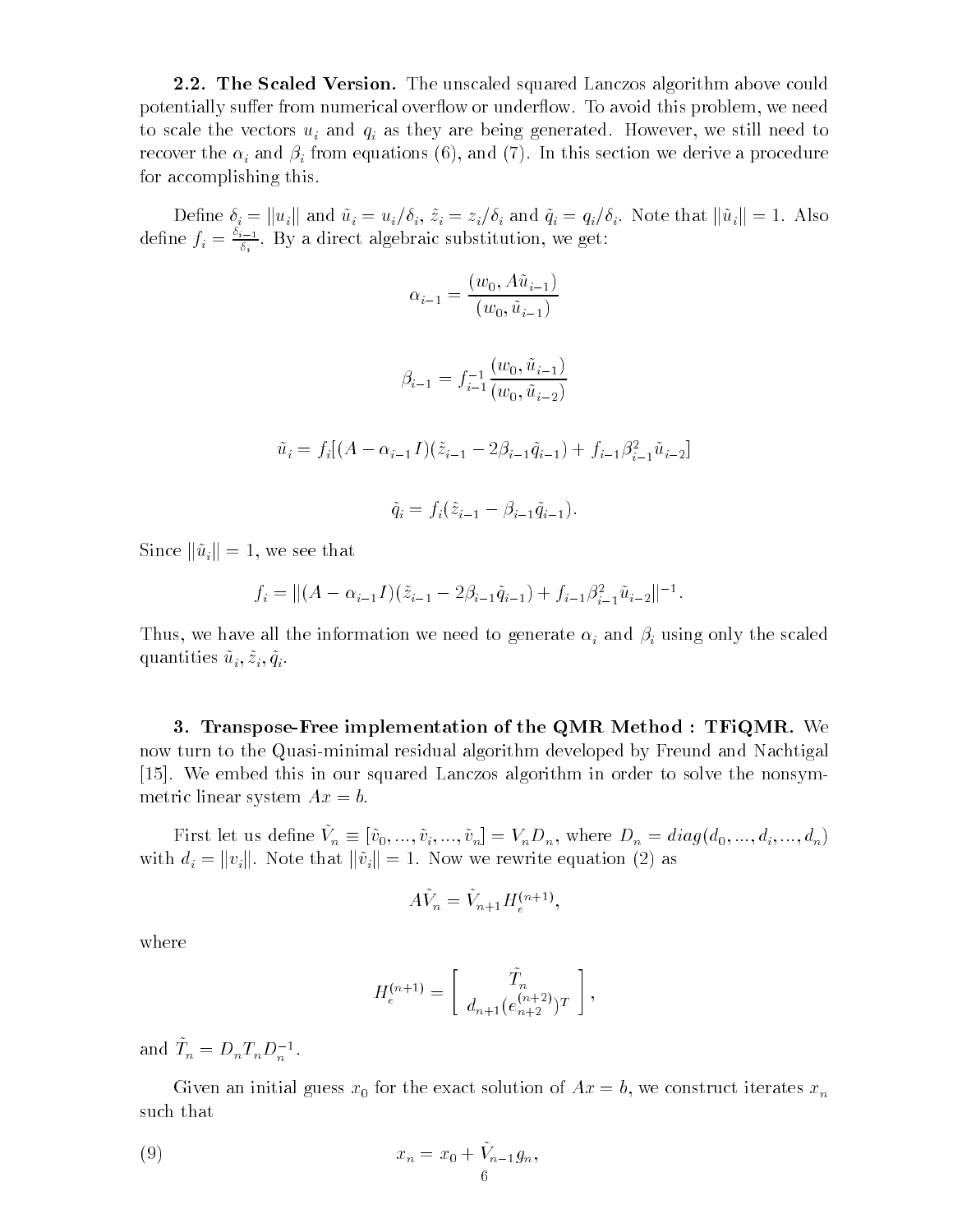where  $g_n \in \mathfrak{n}^n$ .

We let  $r_n = v - Ax_n$  be the residual vector corresponding to the  $n^m$  iterate  $x_n$ , and set  $\tilde{v}_0 = \frac{r_0}{\prod_{r \in \mathbb{N}}}$ kroti kr

The residual vectors corresponding to equation (9) satisfy

(10)  
\n
$$
r_{n} = r_{0} - AV_{n-1}g_{n}
$$
\n
$$
= r_{0} - \tilde{V}_{n}H_{e}^{(n)}g_{n}
$$
\n
$$
= \tilde{V}_{n}(\|r_{0}\|e_{1}^{(n+1)} - H_{e}^{(n)}g_{n}).
$$

Ideally, we would like to choose  $g_R$  in equation (10) so that kristing is minimal. However,  $\sim$ since in general  $v_n$  is not unitary, this would require  $\mathcal{O}(N n^2)$  work (where N is the dimension of the matrix  $A$ ), which is too expensive. Instead, the main idea of the QMR algorithm is to minimize only the Euclidean norm of the bracketed term in equation (10). Thus, we choose give choose gn as the solution of the solution of the solution of the least squares problem in  $\mathbf{I}$ 

$$
||e_1^{(n+1)}||r_0|| - H_e^{(n)}g_n|| = \min_{g \in \mathbb{R}^n} ||e_1^{(n+1)}||r_0|| - H_e^{(n)}g||.
$$

It can be shown that the solution  $g_n$  is unique, and hence defines a unique  $n^m$  iterate  $x_n$ . In view of this minimization property, the method is referred to as the "Quasi-minimal" residual" method. We note that the QMR method as defined in  $[15]$  allows an arbitrary diagonal scaling of  $H_{\epsilon}^{\gamma\gamma}$  but we shall leave that out in our discussions for the sake of simplicity.

For the solution of the least squares problem, the standard approach is used, see [17], based on a QR decomposition of  $H_e^{(n)}$ . Let

$$
H_e^{(n)} = (Q_n)^T \left[ \begin{array}{c} R_n \\ 0 \end{array} \right]
$$

be the Qr decomposition, where  $\mathbf{v}_h$  is a unitary (n + 1) - (n + 1) - and respectively and Rn is a nonsingular upper triangular n - n matrix. Next we let

(11) 
$$
\begin{bmatrix} \tau_1 \\ \vdots \\ \tau_n \\ \tilde{\tau}_{n+1} \end{bmatrix} = Q_n ||r_0|| e_1^{(n+1)}, \quad t_n = \begin{bmatrix} \tau_1 \\ \vdots \\ \tau_n \end{bmatrix}.
$$

Our quasi-minimal residual solution xn is then given by

$$
x_n = x_0 + \tilde{V}_n R_n^{-1} t_n.
$$

For practical implementation of this scheme, there is an efficient recurrence scheme for all datased which is built and store all the store all the store all the vectors  $\alpha$  in the vectors  $\alpha$ 

In the original QMR method, the vectors  $v_i$  and the corresponding  $T_n$  are generated via a scaled version of the Lanczos algorithm [15]:

$$
\gamma_i \tilde{v}_{i+1} = A \tilde{v}_i - \tilde{\alpha}_i \tilde{v}_i - \tilde{\beta}_i \tilde{v}_{i-1}
$$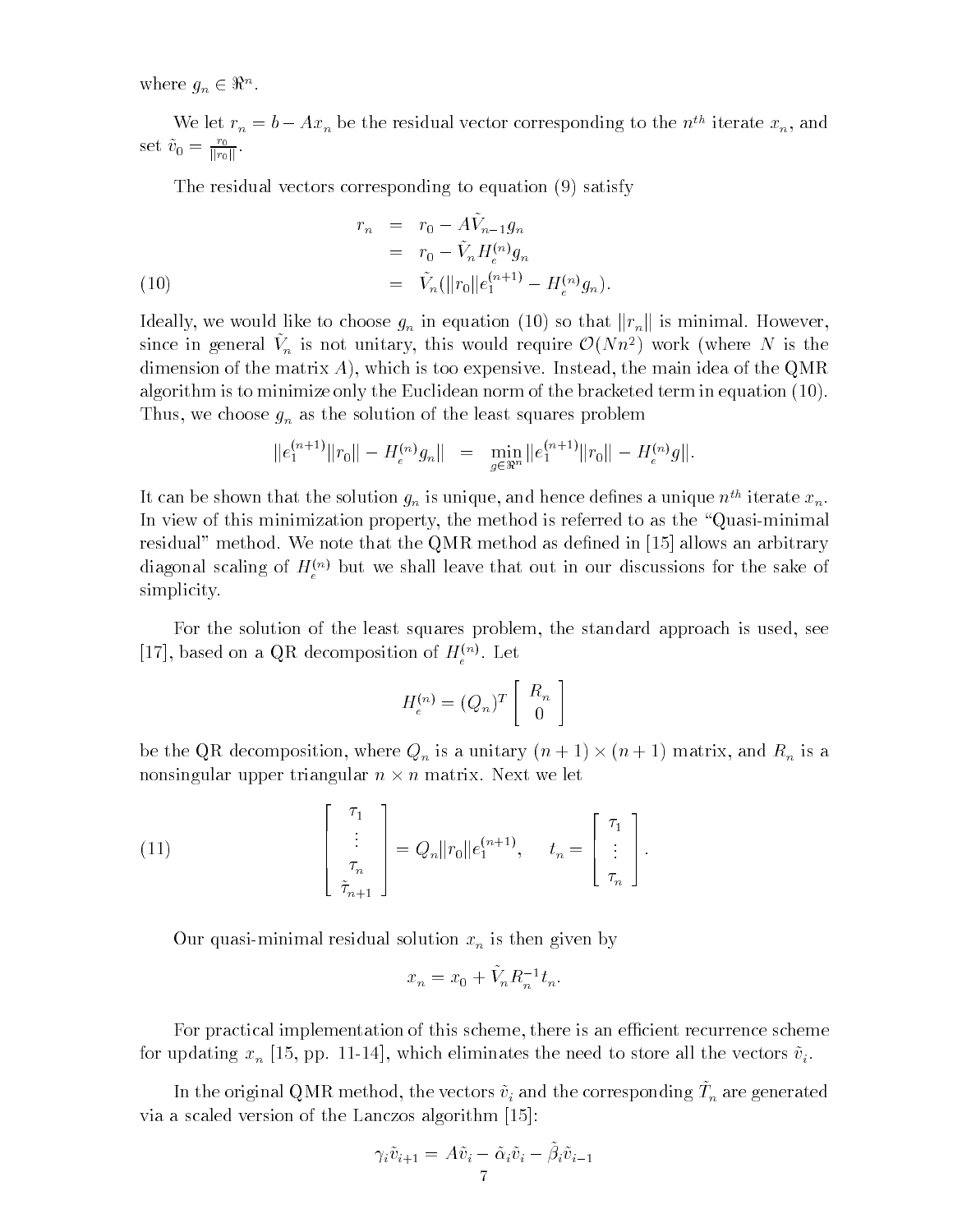where the scaling factor  $\mu$  is chosen at each iteration so that  $\|\cdot\|_1\|$  = 1. If we wish to embed the QMR solution method in our squared Lanczos algorithm, we will have to  $\mathcal{C}$  in some way. Since the some way. Since the some way. Since the some way. Since the some way. Since the some way. Since the some way. Since the some way. Since the some way. Since the some way. Since the some way. and if  $\mathcal{U}$  is a canonical canonical the unscaled vectors via  $\mathcal{U}$  and  $\mathcal{U}$  at the expense of one additional canonical canonical canonical canonical canonical canonical canonical canonical canonical canonical matrix-vector product, and then scale these vectors to obtain  $\tilde{v}_i$ . However, such a procedure would also suffer from potential numerical overflow and underflow. Thus we now derive a method for a method for a method for an intervention  $\mathbf{v}_i$  and intervention  $\mathbf{v}_i$  and intervention  $\mathbf{v}_i$  and intervention  $\mathbf{v}_i$  and intervention  $\mathbf{v}_i$  and intervention  $\mathbf{v}_i$  and int generated by the squared Lanczos algorithm.

 $S$  into the divorped via  $\{1, 1, \ldots, n\}$  into  $\{1, 1, \ldots, n\}$  in equation (4), we get the set of  $\{1, 1, \ldots, n\}$ 

$$
\gamma_i \tilde{v}_{i+1} = A \tilde{v}_i - \alpha_i \tilde{v}_i - \beta_i \tilde{v}_{i-1} \gamma_{i-1}^{-1},
$$

where  $i \in \{1,\ldots,n+1\}$  is since  $\mathbb{I} \setminus \{1\}$  . The following formula formula for  $\mathbb{I} \setminus \{1\}$ 

$$
\gamma_i = ||A\tilde{v}_i - \alpha_i \tilde{v}_i - \beta_i \tilde{v}_{i-1} \gamma_{i-1}^{-1}||.
$$

Defining  $\beta_i = \beta_i \gamma_{i-1}, \ I_n$  is then given by

$$
\tilde{T}_n = \begin{bmatrix} \alpha_0 & \beta_1 \\ \gamma_0 & \alpha_1 & \tilde{\beta}_2 \\ & \ddots & \ddots & \ddots \\ & & \gamma_{n-2} & \alpha_{n-1} & \tilde{\beta}_n \\ & & & \gamma_{n-1} & \alpha_n \end{bmatrix},
$$

and  $d_{n+1} = \gamma_n$ . Note that  $T_n$  is computed directly without computing the  $d_i$ 's explicitly.

We now summarize the above procedures in the following pseudo-code for a scaled transpose-free QMR method based on the squared Lanczos algorithm. In this code we have incorporated the updating procedure to generate  $x_n$ .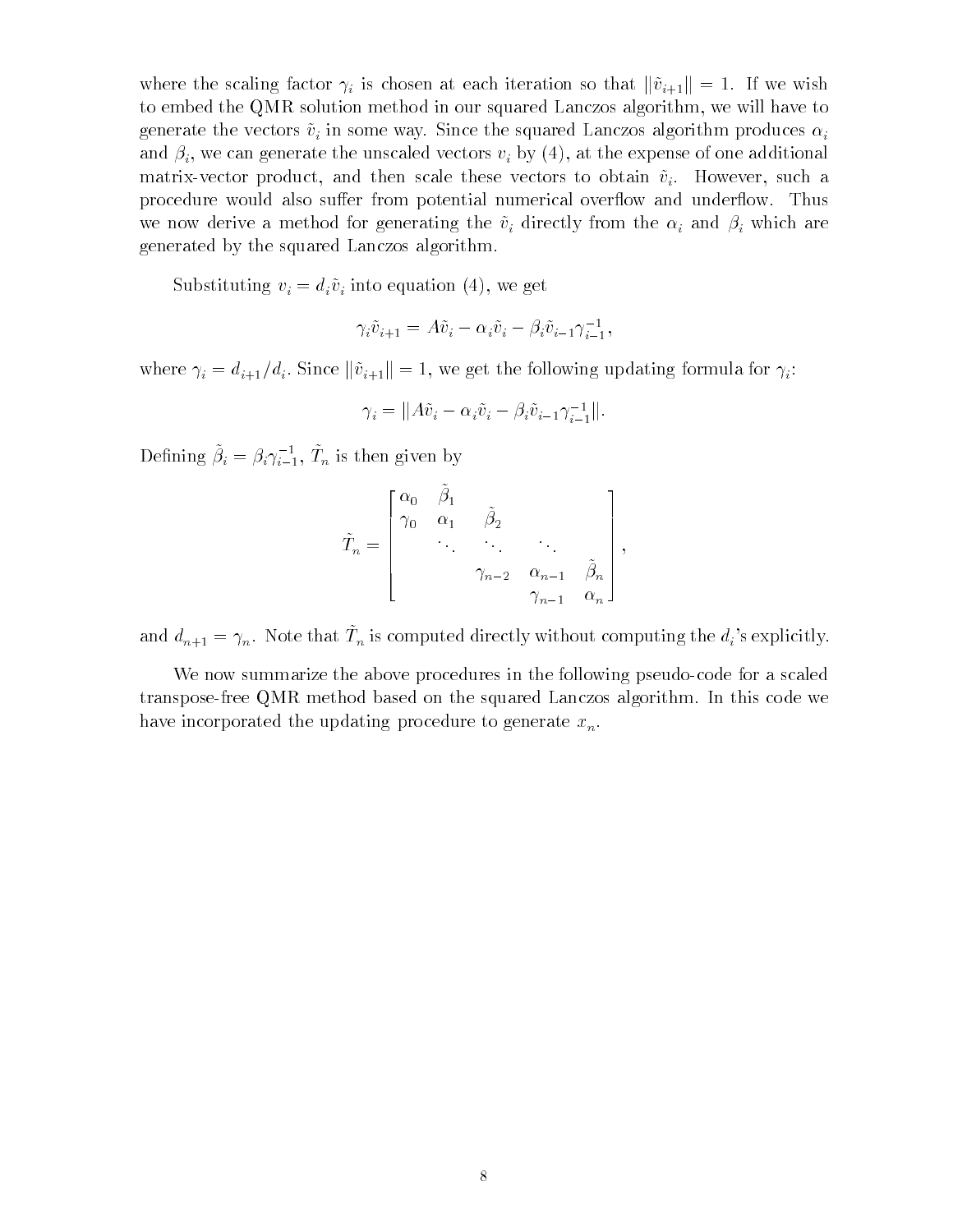ALGORITHM TFiQMR for solving  $Ax = b$  given  $x_0$ :

(1) Initializations: (a) Set  $r_0 = b - Ax_0;$   $\tilde{v}_0 = \tilde{u}_0 = r_0/||r_0||$ . Choose arbitrary  $w_0$  (e.g.  $w_0 = \tilde{v}_0$ ). (b) Set  $\tilde{u}_{-1} = \tilde{v}_{-1} = p_{-1} = p_{-2} = \tilde{q}_0 = 0;$ (c) Set  $v = \epsilon = \rho_0 = \rho_0 = 0$ ,  $v_0 = 1$ ,  $\tau_1 = ||r_0||$ , (2) Calculate the squared Lanczos Vectors: For  $i = 1, 2, 3, \dots$  do: (a)  $\rho_{i-1} = w_0^u u_{i-1}; \quad y = A u_{i-1}; \quad \alpha_{i-1} = \sigma = w_0^u y / \rho_{i-1};$ (b)  $\tilde{z}_{i-1} = y - \alpha_{i-1}\tilde{u}_{i-1};$ (c) If  $(i > 1)$   $\beta_{i-1} = \rho_{i-1}/(f_{i-1}\rho_{i-2});$  $\mathcal{L}(\mathbf{u})$   $u_i = (A - \alpha_{i-1}I)(z_{i-1} - 2\beta_{i-1}q_{i-1}) + J_{i-1}\beta_{i-1}^{-1}u_{i-2}, \quad J_i = 1/\|\mathbf{u}_i\|, \quad u_i = J_i u_i,$  $\lambda = \lambda$  and  $\lambda = \lambda$  in  $\lambda = \lambda$  in  $\lambda = \lambda$  in  $\lambda = \lambda$  in  $\lambda = \lambda$  in  $\lambda = \lambda$  in  $\lambda = \lambda$  in  $\lambda = \lambda$  in  $\lambda = \lambda$  in  $\lambda = \lambda$  in  $\lambda = \lambda$  in  $\lambda = \lambda$  in  $\lambda = \lambda$  in  $\lambda = \lambda$  in  $\lambda = \lambda$  in  $\lambda = \lambda$  in  $\lambda = \lambda$  in  $\lambda = \lambda$  in  $\lambda = \lambda$  in (1) If  $(i > 1)$   $\beta_{i-1} = \beta_{i-1} / \gamma_{i-2}, \quad \epsilon = \beta_{i-1},$  $\alpha_{i}^{(g)}$   $v_{i}^{'} = (A - \alpha_{i-1}^{i}I) v_{i-1}^{'} - \beta_{i-1}^{i} v_{i-2}^{'}$ ,  $v_{i-1}^{'} = ||v_{i}^{'}||$ ,  $v_{i}^{'} = v_{i}^{'}v_{i-1}^{'}$ (3) Update QR-factorization (see [15]): (d) If  $(i > 2)$   $\theta = s_{i-2}^{\prime}p_{i-1}^{\prime}, \quad \epsilon = -c_{i-2}^{\prime}p_{i-1}^{\prime},$ (b) If  $(i > 1)$   $\epsilon = -c_{i-1}\epsilon + s_{i-1}\alpha_{i-1}$ ,  $v = -s_{i-1}\epsilon - c_{i-1}\alpha_{i-1}$ , (c) If  $(|\gamma_{i-1}| > |\delta|) \kappa = -\delta/\gamma_{i-1}; s_i = 1/\sqrt{1+\kappa^2}; c_i = s_i \kappa;$ Else  $\kappa = -\gamma_{i-1}/\delta$ ;  $c_i = 1/\sqrt{1+\kappa^2}$ ;  $s_i = c_i \kappa$ ; i $(u)$   $v = -c_i v + s_i$ ; i(4) Update solution and bound on residual norm (see [15]):  $\lambda$  i  $\lambda$  ii  $\lambda$  ii  $\lambda$  ii  $\lambda$  ii  $\lambda$  ii  $\lambda$  ii  $\lambda$  ii  $\lambda$  ii  $\lambda$  ii  $\lambda$  ii  $\lambda$  ii  $\lambda$  ii  $\lambda$  ii  $\lambda$  ii  $\lambda$  ii  $\lambda$  ii  $\lambda$  ii  $\lambda$  ii  $\lambda$  ii  $\lambda$  ii  $\lambda$  ii  $\lambda$  ii  $\lambda$  ii  $\lambda$  ii  $\lambda$  ii  $\lambda$  ii  $\lambda$  i (b)  $p \cdot p$  is proposed to  $p \cdot p$  if  $p \cdot p$  is proposed to  $p \cdot p$  . If  $p \cdot p$  is proposed to  $p \cdot p$  is a proposed to  $p \cdot p$  is a proposed of  $p \cdot p$  is a proposed of  $p \cdot p$  is a proposed of  $p \cdot p$  is a proposed of  $p \cdot p$  is  $\sqrt{u}$   $\sqrt{u}$   $\sqrt{u}$  $u-1$   $u$ , (d)  $\sigma_i = \sigma_{i-1}|s_i|;$  (Note:  $||r_i|| \leq ||r_0|| \sigma_i \sqrt{i+1};$ 

End For.

 $\mathcal{E}$  if  $\mathcal{E}$  is a convergence of  $\mathcal{E}$  . The convergence of  $\mathcal{E}$  is a convex of  $\mathcal{E}$  is a convex of  $\mathcal{E}$  is a convex of  $\mathcal{E}$  is a convex of  $\mathcal{E}$  is a convex of  $\mathcal{E}$  is a convex of  $\mathcal{E$ 

4. Transpose-Free implementation of the Bi-CG Method : TFiBiCG. In this section, we present a transpose-free version of Bi-CG [11]. It is well known that the Bi-CG algorithm is related to the Lanczos algorithm. Therefore, in principle the squared Lanczos algorithm in Section 2 can be used to derive a transpose-free Lanczos method for solving  $Ax = b$  that is mathematically equivalent to Bi-CG, in a way similar to the derivation of TFiQMR. However, it is also possible to directly obtain a transpose-Hee Bi-CG algorithm. To do this, we use CGS to generate the  $\Psi_i^{\pm}(A)$  polynomials, and ithen extract the necessary Bi-CG iterates from CGS. Essentially, we carry out the CGS iteration, and then add three new iteration lines to extract the Bi-CG iterates from the data generated. The algorithm follows. Our notation here follows that in [28].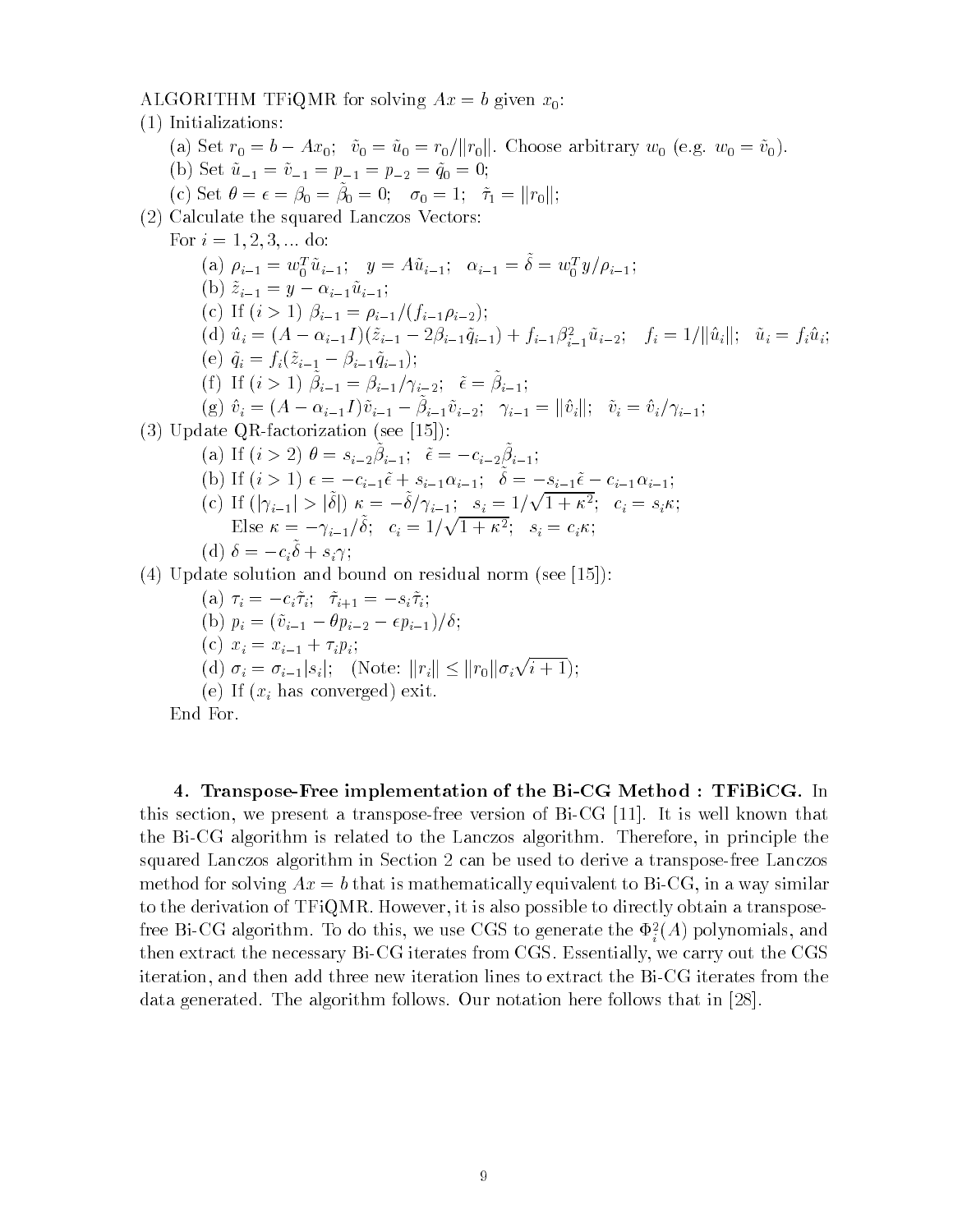ALGORITHM TFiBiCG for solving  $Ax = b$  given  $x_0$ : (1) Initialization: (a)  $r_0 = b - Ax_0$ ;  $\hat{r_0}$  arbitrary; (b)  $p_0^2 = 0$ ;  $p_0 = 1$ ;  $\leftarrow$  New (c)  $p_0^{\text{csc}} = 0$ ;  $q_0 = 0$ ; (2) For  $i = 1, 2, ...$  do: (a)  $\rho_i = (r_0, r_{i-1} - )$  $i-1$  ) (b)  $\beta = \frac{\mu_i}{\rho_{i-1}}$ (c)  $u = r_{i-1} - \mu q_{i-1}$ (a)  $p_i^{\text{max}} = u + p(q_{i-1} + pp_{i-1}^{\text{max}})$  $i-1$  ) (e)  $p_i^2 = r_i^2 - \mu p_{i-1}^2 - \mu w$ (f)  $v = Ap_i^{CGS}$ (g)  $\alpha = \frac{\rho_i}{(\hat{r}_0,v)}$  $\lambda \rightarrow 1$   $\lambda$  $\sqrt{t}$   $\sqrt{u}$   $\sqrt{u}$   $\sqrt{u}$ (j)  $r_i^{\epsilon} = r_{i-1}^{\epsilon} = \alpha A u$ (k)  $x_i^2 = x_{i-1}^2 + \alpha p_i^2 = \alpha$  New (1)  $r_i^2 = r_{i-1}^2 - \alpha A p_i^2 = \alpha$  New End for

In the above algorithm, the Bi-CG iterates are obtained from the CGS iterates at the cost of one extra matrix-vector multiplication per iteration. There is no computation  $\max$  and  $\max$   $\sum$ 

We point out here that if CGS is converging smoothly, there is no advantage to extracting the Bi-CG iterates. However, it is not difficult to construct examples in which CGS will not converge well at all, whereas Bi-CG will [28]. This can happen in practical situations when the algorithm is used in combination with Modied ILU preconditioning. In many cases, this leads to fast convergence of one of the extreme Ritz values, and correspondingly, to loss of biorthogonality in the Bi-CG scheme. Squaring the corresponding polynomial in that case would not be advisable.

Another example for which we would be interested in a transpose-free Bi-CG algorithm is the case when one is solving nonlinear problems with Newton's method. In the final stages of the Newton process, say when quadratic convergence has set in, CGS is often seen to behave erratically. In these cases, one often does not have access to the transpose of the operator, so this transpose-free variant of Bi-CG can be useful.

5. Numerical Experiments. We present several numerical examples using TFiQMR. Since this algorithm is mathematically equivalent to the original QMR algorithm, our main purpose is to see whether  $TFiQMR$  behaves the same as  $QMR$  in finite precision arithmetic. Unless otherwise stated, we use  $w_0 = \tilde{v_0}$  and  $x_0 = 0$ . The tests were run on  $s$ everal dinerent machines, each with machine precision about 10  $\,$   $^{-1}$ .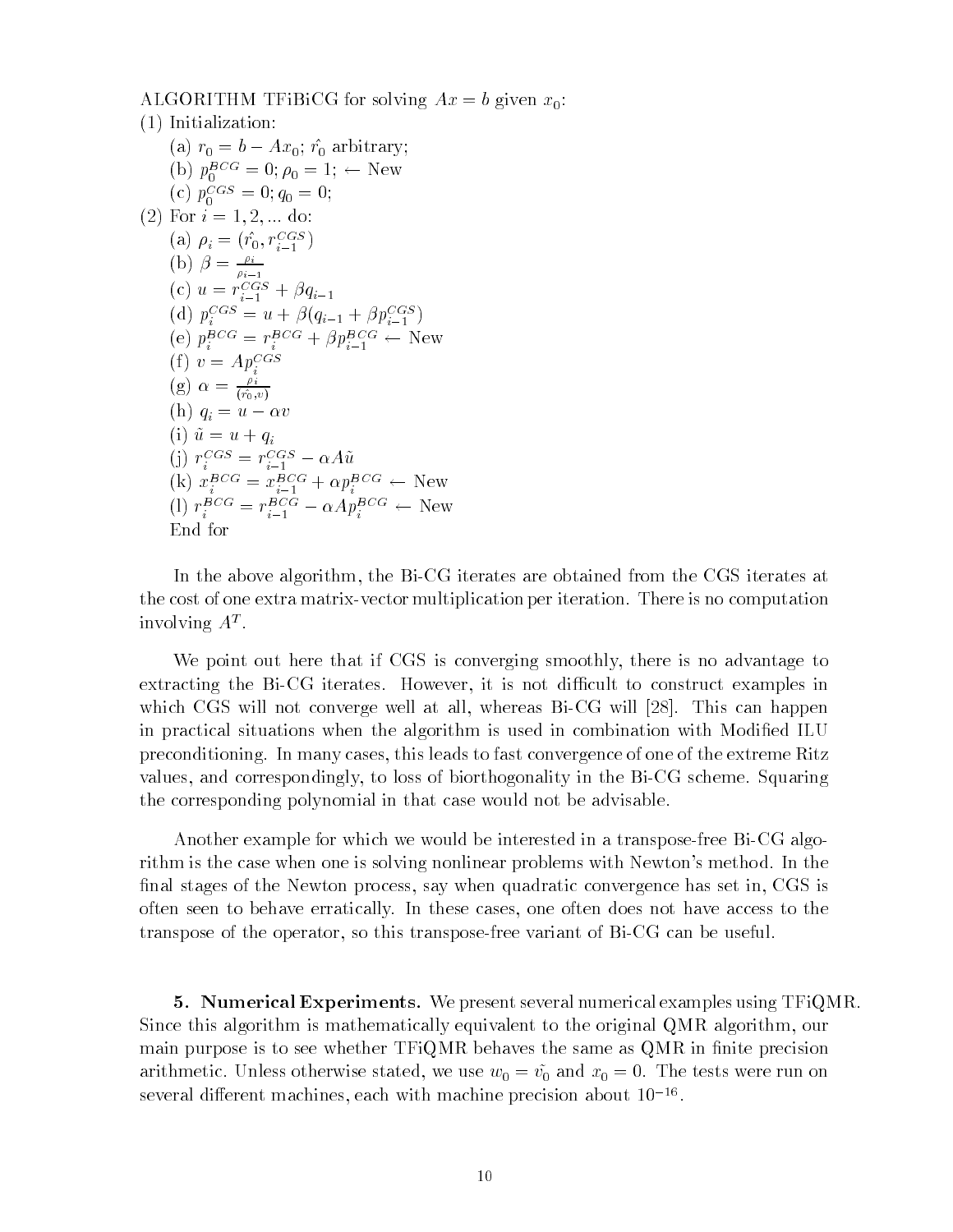

Example I: The HIS chainple is the following 200  $\land$  200 matrix from [21]:

|                    | $\Omega$     | $\overline{2}$ | $\mathbf{1}$   |               |    |    |  |
|--------------------|--------------|----------------|----------------|---------------|----|----|--|
| $\hspace{0.1cm} =$ | $\mathbf{1}$ | $\overline{0}$ | $\overline{2}$ |               |    |    |  |
|                    |              |                |                | $\mathcal{D}$ |    |    |  |
|                    |              |                | ٠              | $\sim$        | ٠. | ٠. |  |

and the right hand side is chosen to be  $\theta = (1, ..., 1)^{\perp}$ . In Figure 1, we plot the norm of the residual versus the iteration number for both QMR and TFiQMR. We can see that the TFiQMR residual norms are indistinguishable from those of QMR. In fact, we have

$$
||x_{20}^{QMR} - x_{20}^{TFiQMR}|| / ||x_{20}^{QMR}|| < 2 \times 10^{-14}
$$

at iteration 20. Thus, the TFiQMR iterates seem to agree with those of QMR to almost full machine precision for this example.

Example 2: This example is taken from Example 3 of [28]. The system comes from a second order central difference discretization of the partial differential equation:

$$
-\frac{\partial^2 u}{\partial x^2} - \frac{\partial^2 u}{\partial y^2} + 0.5(\frac{\partial (au)}{\partial x} + a\frac{\partial u}{\partial x}) = 1,
$$

over the unit square with  $a = 20e^{3.5(x^2+y^2)}$ , Dirichlet boundary conditions and mesh size  $h = 1/101$  (10,000 unknowns). A standard ILU preconditioner is used[23]. In Figure 2, we plot the residual generated by QMR and TFiQMR. Again, the two methods behave quite similarly, although after about 60 iterations, there is a noticeable difference.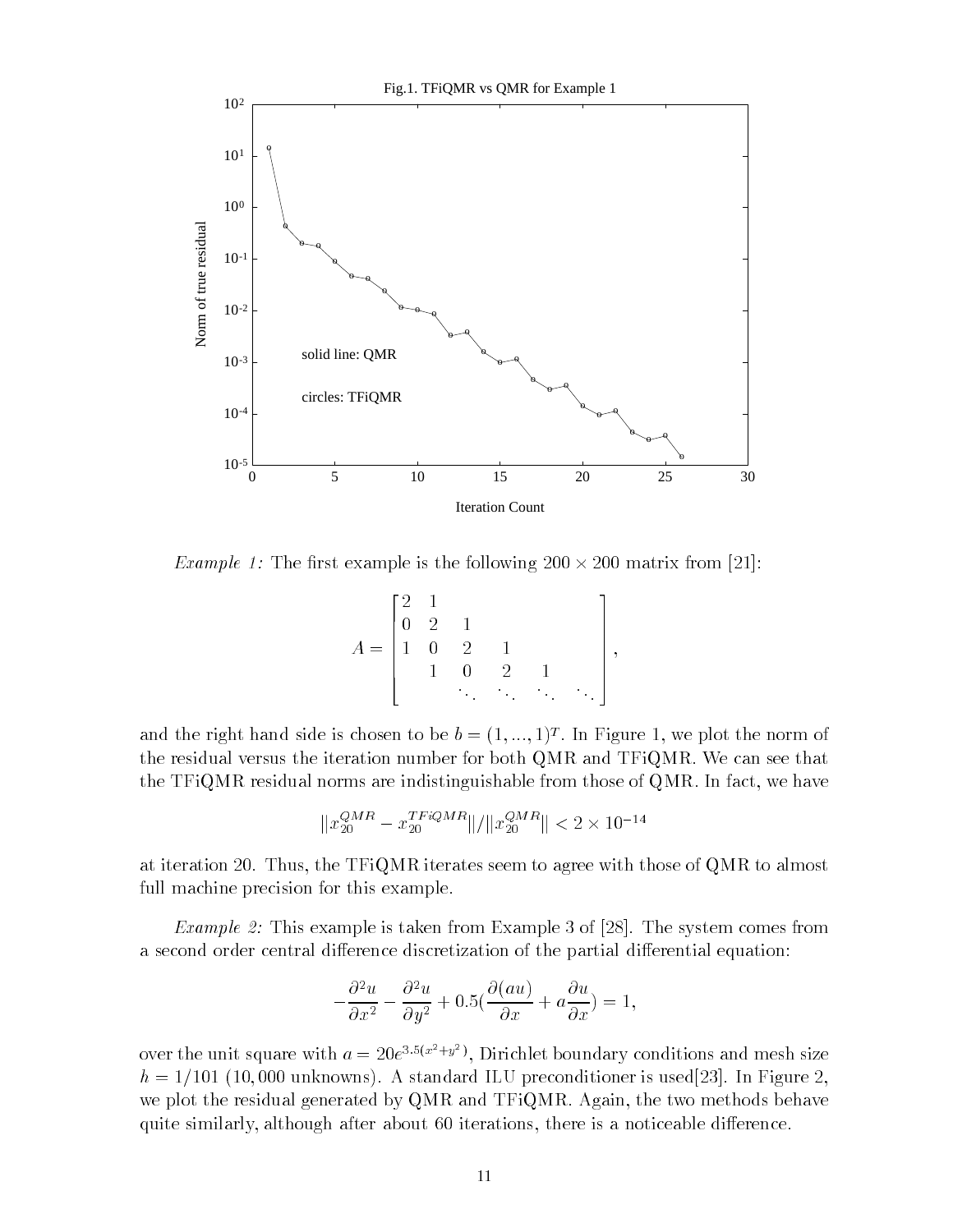

*Example 3:* This example is taken from Example 6.1 of [13]. The system comes from a second order central difference discretization of the partial differential equation:

$$
-\frac{\partial^2 u}{\partial x^2} - \frac{\partial^2 u}{\partial y^2} + \gamma (x \frac{\partial u}{\partial x} + y \frac{\partial u}{\partial y}) + \beta u = f,
$$

over the unit square with Dirichlet boundary conditions. No preconditioner is used. For this example, we use mesh size  $h = 1/32$  (961 unknowns),  $\gamma = 50$  and  $\beta = 25$ . The numerical results are shown in Figure 3. Once again, TFiQMR is indistinguishable from  $\mathbf{Q} \mathbf{M} \mathbf{R}$  up to 60 iterations, after which the difference is noticeable but both methods converge.

*Example 4:* This example is the same as Example 3, except we use mesh size  $h = 1/64$  (3969 unknowns),  $\gamma = 100$  and  $\beta = 100$ . The results are shown in Figure 4. We see that TFiQMR and QMR agree to about 150 iterations after which TFiQMR converges at a much slower rate than QMR. We also ran the problem with  $w_0$  chosen randomly from a normal distribution with mean 0 and variance 1, as was the case in [13]. In this case, QMR converged (reduced the norm of the residual by a factor of  $10^{-6}$ ) in about 270 iterations and TFiQMR converged in 420 iterations. We are not sure how round-off errors and the choice of  $w_0$  affect the behavior of either method or how representative this example is.

From the above numerical examples, we see that in finite precision,  $TFiQMR$ behaves quite similarly to QMR in many cases, but in some cases it can be inferior. More tests and analysis are needed to fully understand this issue.

Acknowledgment: We acknowledge generous help from Charles Tong of Sandia Laboratory for proof-reading and providing the numerical results for Example 3 and 4.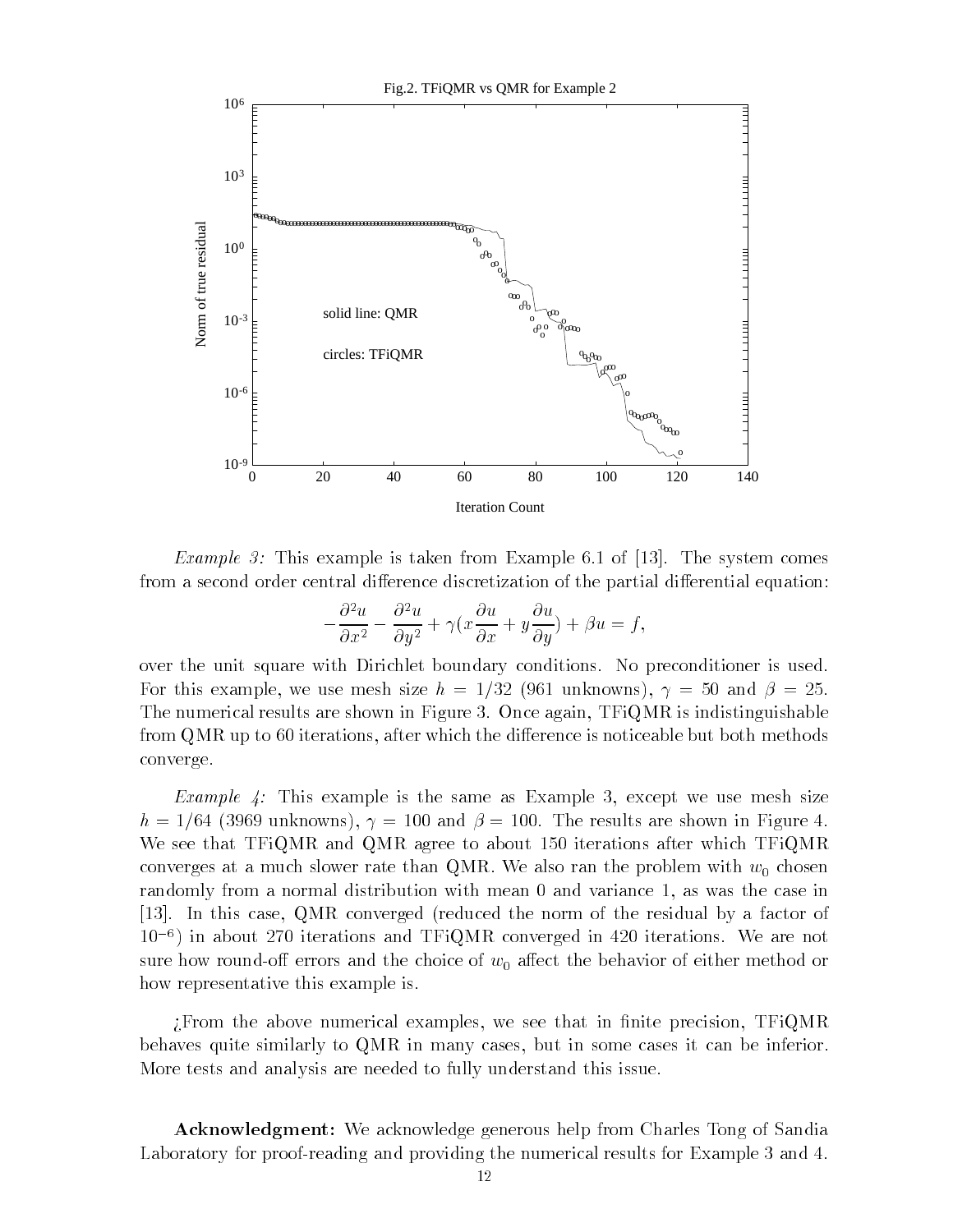

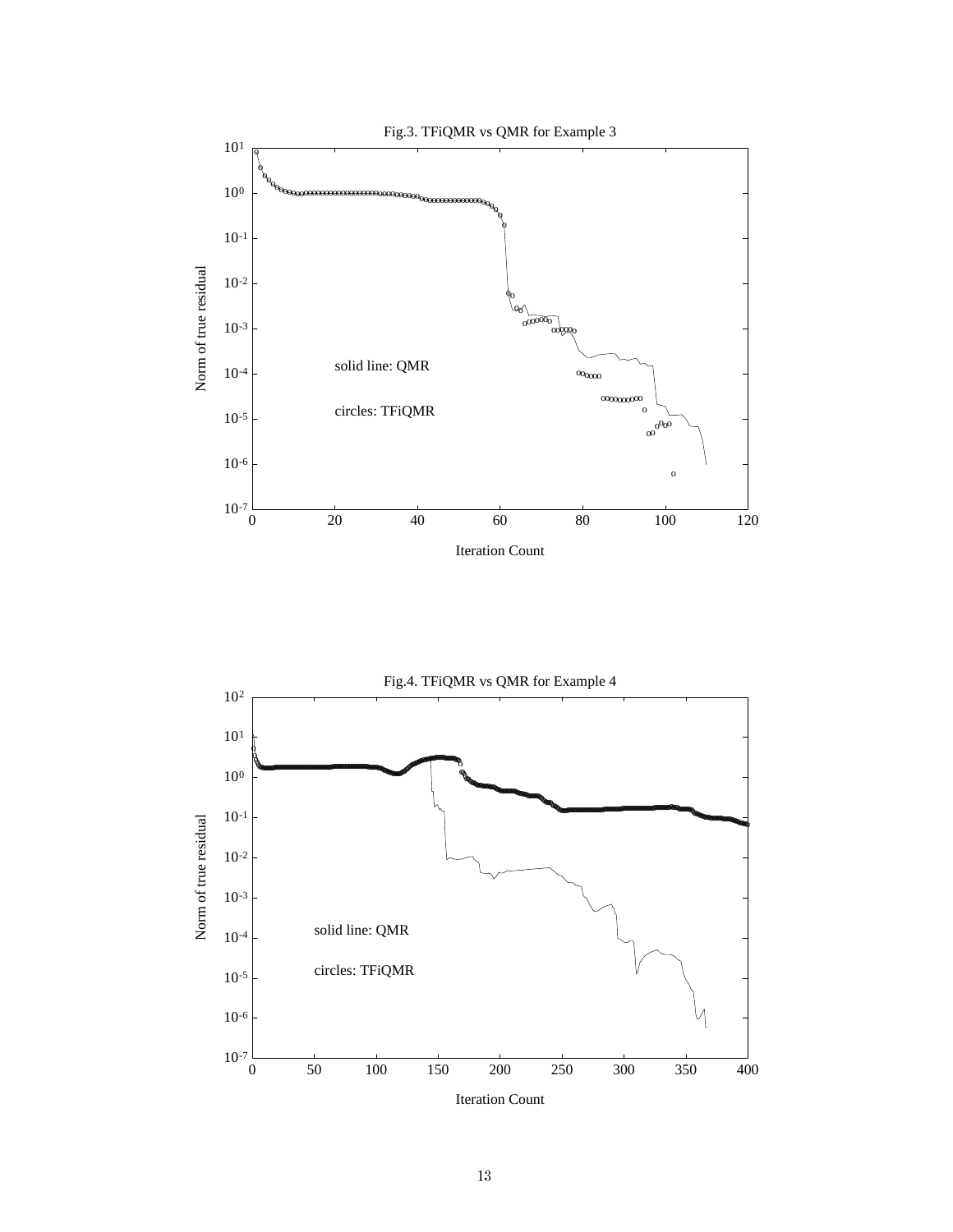## REFERENCES

- [1] C. BREZINSKI AND M. REDIVO-ZAGLIA, Hybrid Procedures for Solving Linear Systems, Numer. Math., 67 (1994), pp. 1-19.
- [2]  $\_\_\_\_\_\_\_\_\_\_\_\_\_\_\_\_\_\_\_\_\_\.\_\_\_\\_\_\_\_\_\.\_35$  (1995), pp. 169-201.
- [3]  $\frac{1}{3}$   $\frac{1}{3}$  Transpose-free Lanczos-type algorithms for nonsymmetric linear systems, Numer. Alg. (1998). to appear.
- [4] C. BREZINSKI, M. REDIVO-ZAGLIA, AND H. SADOK, Avoiding breakdown and near-breakdown in Lanczos type algorithms, Numer. Alg.,  $1(1991)$ , pp. 261-284.
- [5]  $\longrightarrow$ , A breakdown-free Lanczos type algorithm for solving linear systems, Numer. Math., 63  $(1992)$ , pp.  $29-38$ .
- [6] P. Brown and Y. Saad, Hybrid Krylov Methods for Nonlinear Systems of Equations, SIAM J. Sci. Stat. Comp., 11 (1990), pp. 450-481.
- [7] T. CHAN, E. GALLOPOULOS, V. SIMONCINI, T. SZETO, AND C. TONG, A Quasi-Minimal Residual Variant of the Bi-CGSTAB Algorithm for Nonsymmetric Systems, SIAM J. Sci. Comput.,  $15$  (1994), pp. 338-347.
- [8] T. Chan and K. Jackson, The Use of Iterative Linear Equation Solvers in Codes for Large Systems of Stiff IVP's for ODE's, SIAM J. Sci. Stat. Comp., 7 (1986), pp. 378-417.
- [9] T. Chronopoulos and S. Ma, On Squaring Krylov Subspace Iterative Methods for Nonsymmetric Linear Systems, Tech. Rep. 89-67, Computer Science Department, University of Minnesota, 1989.
- [10] V. FABER AND T. MANTEUFFEL, Necessary and Sufficient Conditions for the Existence of a Conjugate Gradient Method, SIAM J. Numer. Anal., 21 (1984), pp. 352-362.
- [11] R. FLETCHER, Conjugate Gradient Methods for Indefinite Systems, no. 506 in Lecture Notes in Mathematics, Springer-Verlag, 1976.
- [12] D. FOKKEMA, G. SLEIJPEN, AND H. VAN DER VORST, Generalized Conjugate Gradient Squared, J. of Comp. and Appl. Math., 71 (1994), pp. 125-146.
- [13] R. Freund, A Transpose-Free Quasi-Minimal Residual Algorithm for Non-Hermitian Linear  $Systems, SIAM J. Sci. Comp., 14 (1993), pp. 470-482.$
- [14] R. FREUND, M. GUTKNECHT, AND N. NACHTIGAL, An Implementation of the Look-Ahead Lanczos Algorithm for non-Hermitian Matrices, SIAM J. Sci. Comp., 13 (1992), pp. 137-158.
- [15] R. FREUND AND N. NACHTIGAL, *QMR: A Quasi-Minimal Residual Method for Non-Hermitian Linear Systems*, Numer. Math., 60 (1991), pp. 315-339.
- [16] R. Freund and T. Szeto, A Transpose-Free Quasi-Minimal Residual Squared Algorithm for Non-Hermitian Linear Systems, in Advances in Computer Methods for Partial Differential Equations - VII, R. Vichnevetsky, D. Knight, and G. Richter, eds., IMACS, 1992, pp. 258-264.
- [17] G. GOLUB AND C. VAN LOAN, Matrix Computations, Johns Hopkins Studies in the Mathematical Sciences, Johns Hopkins University Press, Baltimore, MD, third ed., 1996.
- [18] A. GREENBAUM, *Estimating the Attainable Accuracy of Recursively Computed Residual Methods*, SIAM J. Matrix Anal., 18 (1997), pp. 535-551.
- [19] L. GREENGARD AND V. ROKHLIN, A Fast Algorithm for Particle Simulations, J. Comp. Phys., 73 (1987), p. 325.
- [20] M. Gutknecht, The Unsymmetric Lanczos Algorithms and Their Relations to Pade Approximation, Continued Fractions and the QD Algorithms, in Proceedings of the Copper Mountain Conference on Iterative Methods, April 1990. Also available at http://www.scsc.ethz.ch/ mhg/pub/CopperMtn90.ps.Z and CopperMtn90-7.ps.Z.
- [21]  $\_\_\_\_\_\$  Variants of BiCGStab for Matrices with Complex Spectrum, SIAM J. Sci. Comp., 14 (1993), pp. 1020-1033.
- [22] C. Lanczos, Solution for Systems of Linear Equations by Minimized Iteration, J. Res. Nat. Bur. Stand., 49  $(1952)$ , pp. 33-53.
- [23] J. Meijerink and H. Van der Vorst, An Iterative Solution Method for Linear Systems of Which The Coefficient Matrix is a Symmetric M-Matrix, Math. Comp., 31 (1977), pp. 148-162.
- [24] Y. SAAD AND M. SCHULTZ, GMRES: A Generalized Minimum Residual Algorithm for Solving Nonsymmetric Linear Systems, SIAM J. Sci. Stat. Comp., 7 (1986), pp. 856-869.
- [25] G. SLEIJPEN AND D. FOKKEMA,  $BICGSTAB(\ell)$  for Linear Equations Involving Unsymmetric